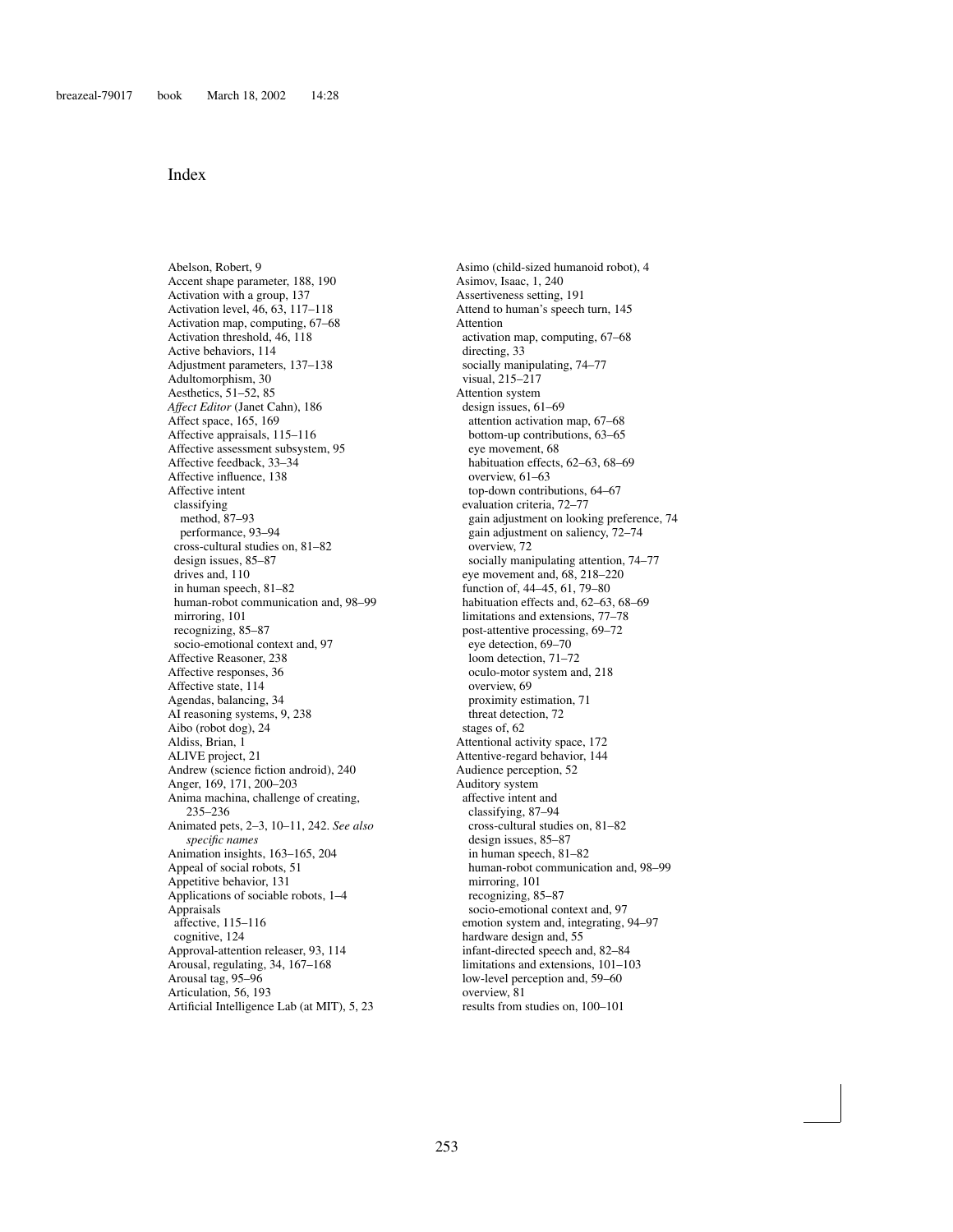Autobiographic agent, 238 Autobiographic memory, 10, 238 Autonomy, 8 Average pitch parameter, 188, 190 Average-pitch setting, 190 Avoid-people behavior, 66, 72, 74 Avoid-stimulus behavior, 141 Avoid-toys behavior, 66, 72 Avoidance behaviors, 66, 72, 74, 141 Ball, Gene, 22 Baseline-fall setting, 190–191 Basic computational unit, 46 Basic emotions, 106–107. *See also specific types* Basis postures, 167–168 Bates, Joseph, 22 Bateson, Mary Catherine, 33 BDI approach, 9 Behavior centers, 131–132, 134 Behavior groups, 130–131, 135 Behavior level of motor behavior, 146–147 Behavior model, 135–136 Behavior system adjustment parameters, 137–138 affective appraisal and, 116 ethology and, 128–132 behavior groups, 130–131, 135 behavior hierarchies, 131–132 behaviors, 129 motivational contributions, 130 overview, 128–129 perceptual contributions, 129–130 function of, 45–46 hierarchy of concept of, 131–132 environmental-regulation level, 140–141 functional level, 139–140 play behaviors, 143–145 protective behaviors, 141–143 infant-caregiver interactions and, 127–128 interaction levels, 146–147 internal measures, 136 of Kismet organization of, 132–138 proto-social responses of, 139–145 limitations and extensions, 154–156 motivation system and, 130 motor system and, 145–150 overview, 127, 145–150 perceptual system and, 129–130 playful interactions with Kismet and, 150–154 releasers, 45, 136–137 Behavior-driven contributions, 65–67 Behavioral homeostasis, 106

Behavioral response threshold level, 118 Behaviors, view of, 129 Being there component, 7 Being understood component, 10–11, 239–240 Believability, 8, 10, 41, 51–52, 158, 233 *Bicentennial Man* (short story), 240 Billard, Aude, 11 *Blade Runner* (film), 1 Blumberg, Bruce, 41, 46, 123, 129, 132, 134 Bottom-up contributions, 63–65, 78 Brazelton, T. Barry, 27–29 Breathiness parameter, 188, 193 Breathiness setting, 193 Breese, Jack, 22 Brilliance parameter, 188, 193 Brooks, Rodney, 7, 46 Brothers, Leslie, 237–238 Bruner, Jerome, 9 Burst-pause-burst pattern, 28

C-3PO (science fiction mechanical droid), 1, 240 Cahn, Janet, 186–187, 208–209 Call-to-person behavior, 138, 143–144 Carnegie Mellon University (CMU), 22 Cassell, Justine, 19, 238 CCD (charge coupled device) camera, 54 Challenges of building sociable robots design issues, 230–233 learning, 16, 233–235 overview, 229–230 reflections and dreams about, 241–242 socially situated learning infrastructure, 233–235, 239 ultimate, 235–241 anima machina, 235–236 autobiographic memory, 238 embodied discourse, 236–237 empathy, 237–238 evaluation metrics, 239 friendship, 240 overview, 235 personal recognition, 237 personality, 236 personhood, 240–241 socially situated learning, 239 theory of mind, 237 understanding human, 239–240 Charge coupled device (CCD) camera, 54 Classification of affective intent method, 87–93 performance, 93–94 CMU (Carnegie Mellon University), 22 Cog (humanoid robot), 23 Cognitive appraisals, 124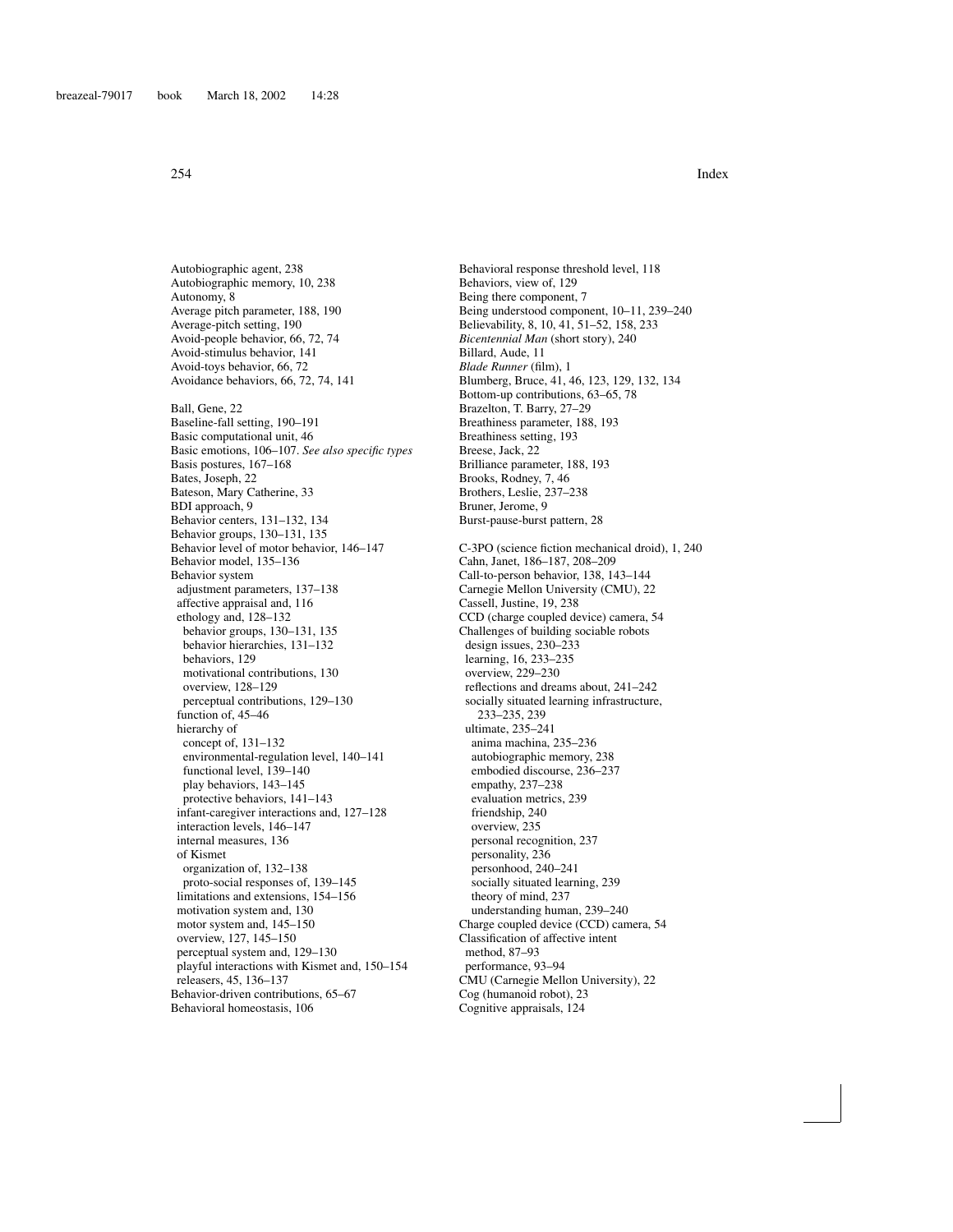Coherence, 157 Collis, Glyn, 31 Color saliency feature maps, 63–64, 78 Comma-pause setting, 192 Common currency, 47–48 Communication development, 30–31. *See also* Vocalization system Competent behavior in complex world, exhibiting, 41, 232–233 Componential approaches, 170–172 Consummatory behavior, 131 Container nodes, 134 Contingency, 35 Conversation agents, embodied, 7, 20–21 Conversation pragmatics, 30–31 Cosmo (animated Web-based pedagogical agent for children), 20–21 Cyber-pets, 2–3, 10–11, 242. *See also specific names* Darwin, Charles, 111 Dautenhahn, Kerstin, 6, 9–11, 24, 237–238 David (science fiction robot), 1 DB (full-bodied humanoid), 23 Deactivation within a group, 137 DEC (Digital Equipment Corporation), 56 DECtalk3, 186–187 DECtalk synthesizer settings, 189–195 DECtalk v.4.5 (software), 56 Deliver speech turn, 145 Depth map, 77–78 Design issues for sociable robots aesthetics, 51–52, 85 affective intent, recognizing, 85–87 attention system, 61–69 attention activation map, 67–68 bottom-up contributions, 63–65 eye movement, 68 habituation effects, 62–63, 68–69 overview, 61–63 top-down contributions, 65–67 challenges of building social robots and, 230–233 ethology and, 42–43 evaluation criteria, 48–49 expressive vocalization system, 185–186 facial animation system, 157–158 hardware, 52–60 auditory system, 55 motor system, expressive, 55–56 overview, 52–53, 60 perceptual system, 57–60 vision system, 54–55 vocalization system, 56–57 of Kismet, 39–41 lip synchronization, 185–186

overview, 39–41 synthetic nervous system and framework, 43–46 of Kismet, 42–43, 94–95 mechanics of, 46–48 term of, 39 vision system, 61–69 attention activation map, 67–68 bottom-up contributions, 63–65 eye movement, 68 habituation effects, 62–63, 68–69 overview, 61–63 top-down contributions, 65–67 visual-motor system, 213–215 vocalization system, 85–87 Developmental psychology insights communication development, 30–31 infant-caregiver interactions, 27–29 Kismet and, 27, 36–37 proto-social responses for, 36–37 social learning, 31–36 *Diamond Age, The* (Stephenson), 4 Dick, Philip, 1 Digital Equipment Corporation (DEC), 56 Digital pets, 2–3, 10–11, 242. *See also specific names* Disengagement phase of infant-caregiver interactions, 37, 128 Disgust, 143, 168–169, 201–203 Distress, 143 *Do Androids Dream of Electric Sheep?* (Dick), 1 Dobbs, Darris, 208 Dolls, robotic, 2–3 Drives affective intent and, 110 affective appraisal and, 116 emotional releasers and, 114 extension to, 123–124 fatigue, 109–110, 117, 122, 140 social, 72, 109, 136, 140 Edge orientation, 78 Edsinger, Aaron, 69–70 Eibl-Eiblsfeldt baby scheme, 230 Ekman, Paul, 111, 173 Ekman six, 96, 107, 111 Elliot, Clark, 238 Embodied approach, 9–10 Embodied discourse, challenging of creating, 236–237 Embodied systems importance of, 7 interface with humans and, 19–25 conversation agents, 7, 20–21 humanoids, human-friendly, 22–23 interactive characters, 21–22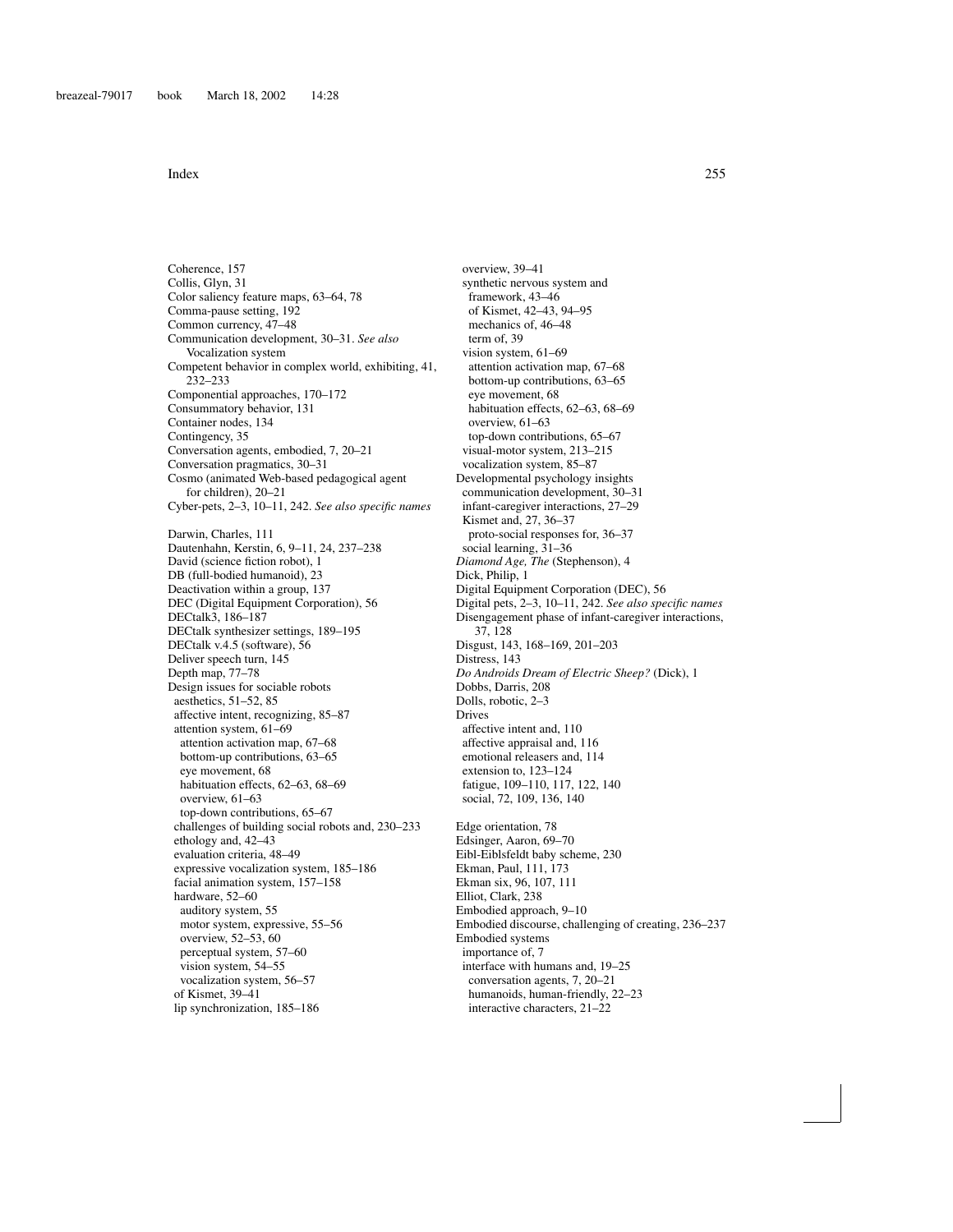Embodied systems (cont.) overview, 19 personal robots, 24–25 Emergent scaffolding, 32 Emotion. *See also specific type* components of, 112–114 processes, 165 Emotion arbitration subsystem, 96, 118–119 Emotion elicitor stage, 96, 116–117 Emotion system activation level and, 117–118 affective appraisal and, 115–116 affective subsystem of, 95 appraisal system and, 106, 115–116 auditory system and, integrating, 94–97 basic emotions and, 106–107 components of emotion and, 112–114 Ekman six and, 96, 107, 111 emotion arbitration subsystem of, 96, 118–119 emotional elicitor stage and, 96, 116–117 extension to, 124–125 of Kismet, 94–97, 107, 124–125 in living systems, 105–107 negative emotions in, 106 overview, 110–111 personality and, 124–125 positive emotions in, 106 releasers and, 94–95, 114–115 relevance-detection system and, 106 response-preparation system and, 106 responses and, 111–112 secondary emotions and, 124 somatic marker process and, 95–97, 115 Emotive facial expression generating, 165–170 subsystem, 161–163 Empathy, 9, 237–238 Engage-people behavior, 66, 141 Engage-toys behavior, 66, 137–138, 140–141, 221 Engagement behaviors, 66, 137–138, 140–141, 221 Engagement, inferring level of, 225 Entrainment by infant, 35 Environment-regulation level of behavior, 140–141 Ethology behavior system and, 128–132 behavior groups, 130–131, 165 behavior hierarchies, 131–132 behaviors, 129 motivational contributions, 130 overview, 128–129 perceptual contributions, 129–130 design issues for sociable robots and, 42–43

Evaluation criteria attention system, 72–77 gain adjustment on looking preference, 74 gain adjustment on saliency, 72–74 socially manipulating attention, 74–77 design issues for sociable robots, 48–49 facial animation system, 180–182 vision system, 72–77 gain adjustment on looking preference, 74 gain adjustment on saliency, 72–74 socially manipulating attention, 74–77 Evaluation metrics, challenge of, 239 Exaggeration parameter, 188 Exploratory responses, 36 Expression threshold level, 118 Expressive feedback, 86 Expressive speech, 185 Expressive versatility, 158 Expressive vocalization system. *See also* Vocalization system design issues, 185–186 emotions in human speech and, 186–187 expressive voice synthesis and, 187–197 articulation, 193 overview, 187–190 pitch parameters, 188, 190–192 timing parameters, 188, 192 voice-quality, 188, 192–193 generating utterances, 194–198, 209 implementation overview, 194 of Kismet, 147, 185–186, 195–203 limitations and extensions, 208–210 mapping vocal affect parameters to synthesizer settings, 194–195 real-time lip synchronization and facial animation and, 203–208 Expressive voice synthesis, 187–193 Extraction system, low-level, 44 Eye detection, 69–70 Eye movement attention system and, 68, 218–220 human, 211–213 oculo-motor system and, 218–220 similar, 215 Face control, levels of facial function layer, 161–163 motor demon layer, 158–159 motor primitives layer, 159–160 motor server layer, 160–161 overview, 158 Face-to-face interaction, 144 Facial action coding system (FACS),

173–175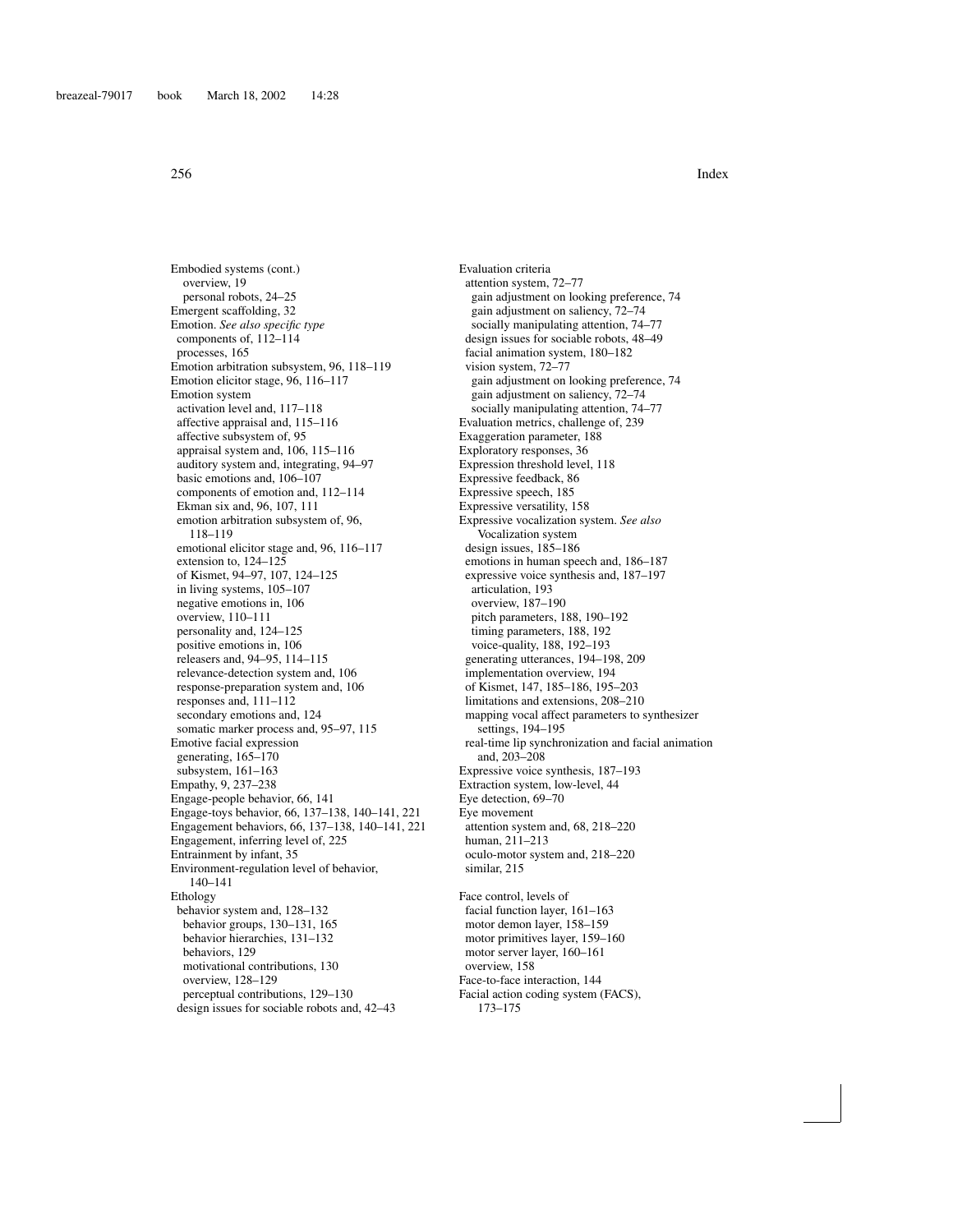Facial animation system design issues, 157–158 evaluation criteria, 180–182 face control levels and, 158–163 facial function layer, 161–163 motor demon layer, 158–159 motor primitives layer, 159–160 motor server layer, 160–161 overview, 158 generation of facial expressions and, 163–172 animation insights, 163–165 comparison to componential approaches, 170–172 emotive expression, 165–170 overview, 163 of Kismet, 147, 172–179 limitations and extensions, 182–183 lip synchronization and, real-time, 203–208 overview, 157 Facial display and behavior, communicative, 161–163 Facial expressions analysis of, 173–179 generating, 163–172 animation insights, 163–165 comparison to componential approaches, 170–172 emotive expression, 165–170 overview, 163 infant-directed speech and, 84 of Kismet, 165–170 line drawings of, 175–179 mirroring, 28 Facial function layer, 161–163 Facial measurement system, 173–175 FACS (facial action coding system), 173–175 FAPs (fixed action pattern), 149–150 Fatigue drive, 109–110, 117, 122, 140 Fear, 169, 171, 200–203 Feature maps color saliency, 63–64, 78 computing, 63–65 edge orientation and, 78 habituation, 78 motion saliency, 64 skin tone, 64–67 Feedback affective, 33–34 expressive, 86 instructional, 18–19 Fernald, Ann, 82–84, 88, 92–93 Field of View (FoV) cameras, 69 Final lowering parameter, 188, 190–191 Finite state machine (FSM), 149–150, 220 Fixed action pattern (FAP), 149–150

Fleming, Bill, 208 Foerst, Anne, 241 Found-toy behavior, 137 Foveate vision, 211–212 Friendship, challenge of creating, 240 Friesen, Wallace, 173 Frijda, Nico, 106 Frustration, internal measure of, 136 FSM (finite state machine), 149–150, 220 Functional level of behavior, 139–140 Gain adjustment on looking preference, 74 on saliency, 72–74 Gain-of-aspiration setting, 193 Gain-of-friction setting, 193 Gain-of-voicing setting, 193 Games, establishing, 35–36 Gandalf (precursor system of Rea), 21 Glass, Jim, 59 Glos, Jennifer, 238 Goal directedness, 115 Goal releaser, 136 Graphical systems, 21 Greet-person behavior, 138, 144 Greeting phase of infant-caregiver interactions, 37, 128 **Groups** activation within, 137 deactivation within, 137 temporal dynamics within, 137–138 Guided Search v2.0 (software), 61 Habituation effects, 62–63, 68–69 Habituation feature maps, 78 Habituation filter, 68–69 Halliday, M. A. K., 31, 185 Happiness, expression of, 201–203 Hardware design. *See* Design issues for sociable robots Hat-rise setting, 191 HCI (human computer interaction), 15–16 Health-related robotic technology, 4 Hendriks-Jansen, Horst, 32 Hetherington, Lee, 59 Hierarchy of behavior system concept of, 131–132 environmental-regulation level, 140–141 functional level, 139–140 play behaviors, 143–145 protective behaviors, 141–143 Homeostatic regime, 108–109 Homeostatic regulation, 105, 107–110 Household robots, 4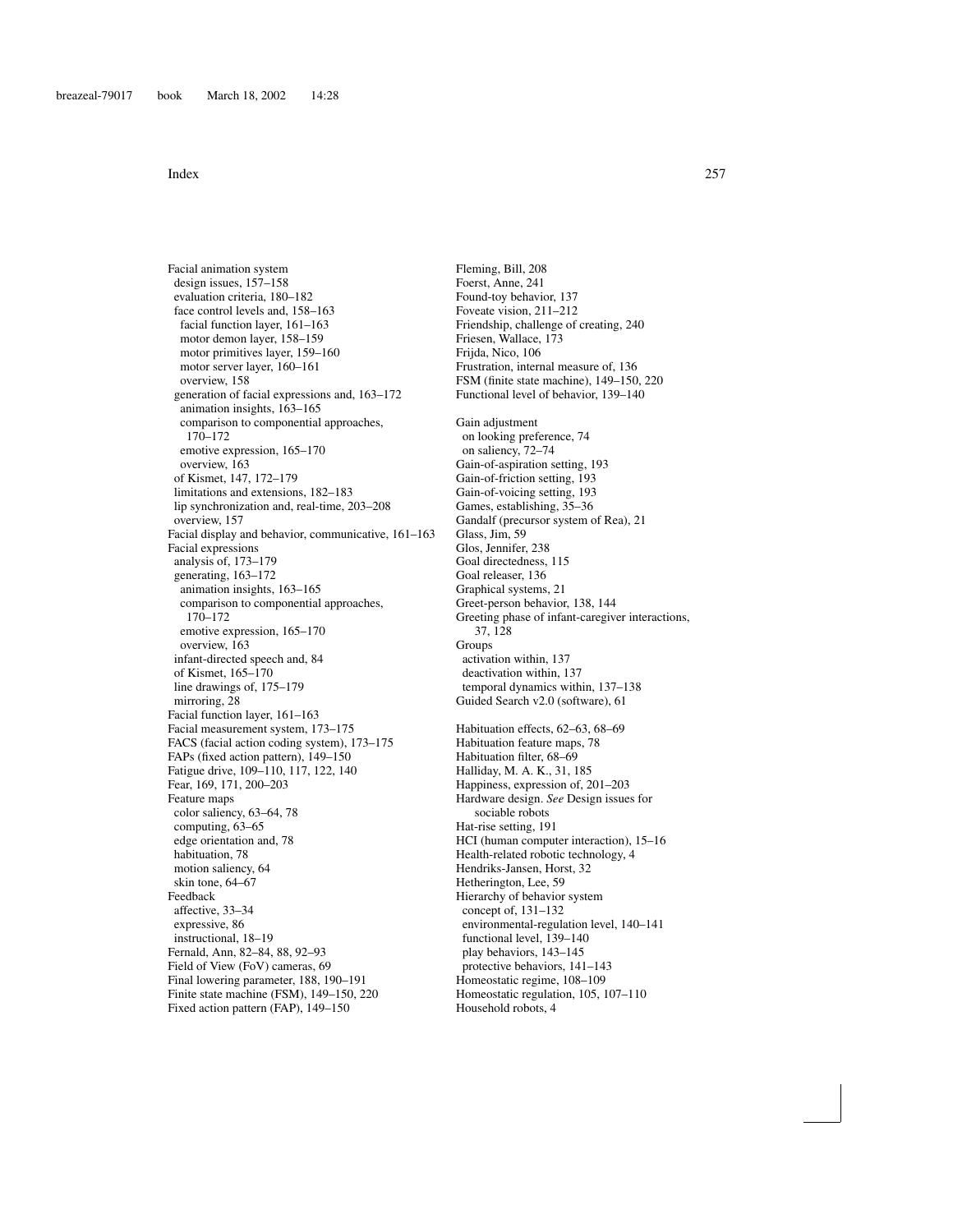Human computer interaction (HCI), 15–16 Human listener experiments, 201–203 Human speech affective intent in, 81–82 analysis of, 198–201 emotion in, 186–187 expressive, 185 infant-directed, 82–84 maternal exaggeration and intonation in, 82–84 perceptual system and, 145 as saliency marker, 86 as training signal, 85 Human visual behavior, 211–213 Human-aware component, 8–10 Humanoids, human-friendly, 22–23 Hydraulic model, 47 iCybie (robotic dog), 24 Imitation, maximizing, minimizing and modulating, 34 Infant-caregiver interactions behavior system and, 127–128 developmental psychology insights and, 27–29 Kismet and, 16 phases of, 37, 127–128 Infant-directed human speech, 82–84 Initiation phase of infant-caregiver interaction, 37, 127 Instruction, quality, 234 Instructional feedback, 18–19 Intensity of stimulus, 115 Interact-ability criteria, 49 Interaction. *See also* Infant-caregiver interactions distance, luring people to good, 224–225 dynamics of, 36–37 face-to-face, 144 infant-caregiver behavior system and, 127–128 developmental psychology insights and, 27–28 Kismet and, 16 phases of, 37, 127–128 levels, 146–147 perception and, 8–9 playful dynamics of, 151–153 infant-caregiver, 29, 35 with Kismet, 150–154 regulating, 119–123, 150–151 vocal exchanges and, 153–154 regulation of, 40, 231–232 self-motivated, 40, 231 social, 16–17, 37, 40, 221–223 understanding and, 8, 10–11 visual behavior and, 221–223 Interactive approach, 9–10

Interface of robots with humans embodied systems that interact with humans and, 19–25 conversation agents, 7, 20–21 humanoids, human-friendly, 22–23 interactive characters, 21–22 overview, 19 personal robots, 24–25 human computer interaction and, 15–16 socially situated learning and, 16–19 Internal scaffolding, 32 Intrinsic pleasantness, 115 Intrinsic properties, 17 Izard, Carroll, 111 Johnson, Lewis, 28 K-lines, 47 Kaye, Kenneth, 30, 34–36 Kinny, David, 9 Kismet (sociable robot). *See also specific systems of* aesthetics of, 51–52 behavior system of organization of, 132–138 proto-social responses and, 139–145 creation of, 5–6 design issues of, 39–41 developmental psychology insights and, 27, 36–37 proto-social responses and, 36–37 ear movements of, 174–176 emotion system of, 94–97, 107, 124–125 expressive vocalization system of, 147, 185–186, 195–203 eye detection system for, 69–70 eyebrow movements of, 174–175 eyelid movements of, 174–175 facial animation system of, 147, 172–179 facial expressions of, 165–170 hardware design of auditory system, 55 motor system, expressive, 55–56 overview, 52–53, 60 perceptual system, 57–60 vision system, 54–55 vocalization system, 56–57 homeostatic regulation system of, 107–110 infant-caregiver interactions and, 16 interact-ability criteria, 49 loom detection of, 71–72 motor system of, 146–150 oculo-motor system of, 147, 216–220 overview, 11–13 playful interactions with, 150–154

Interactive characters, 21–22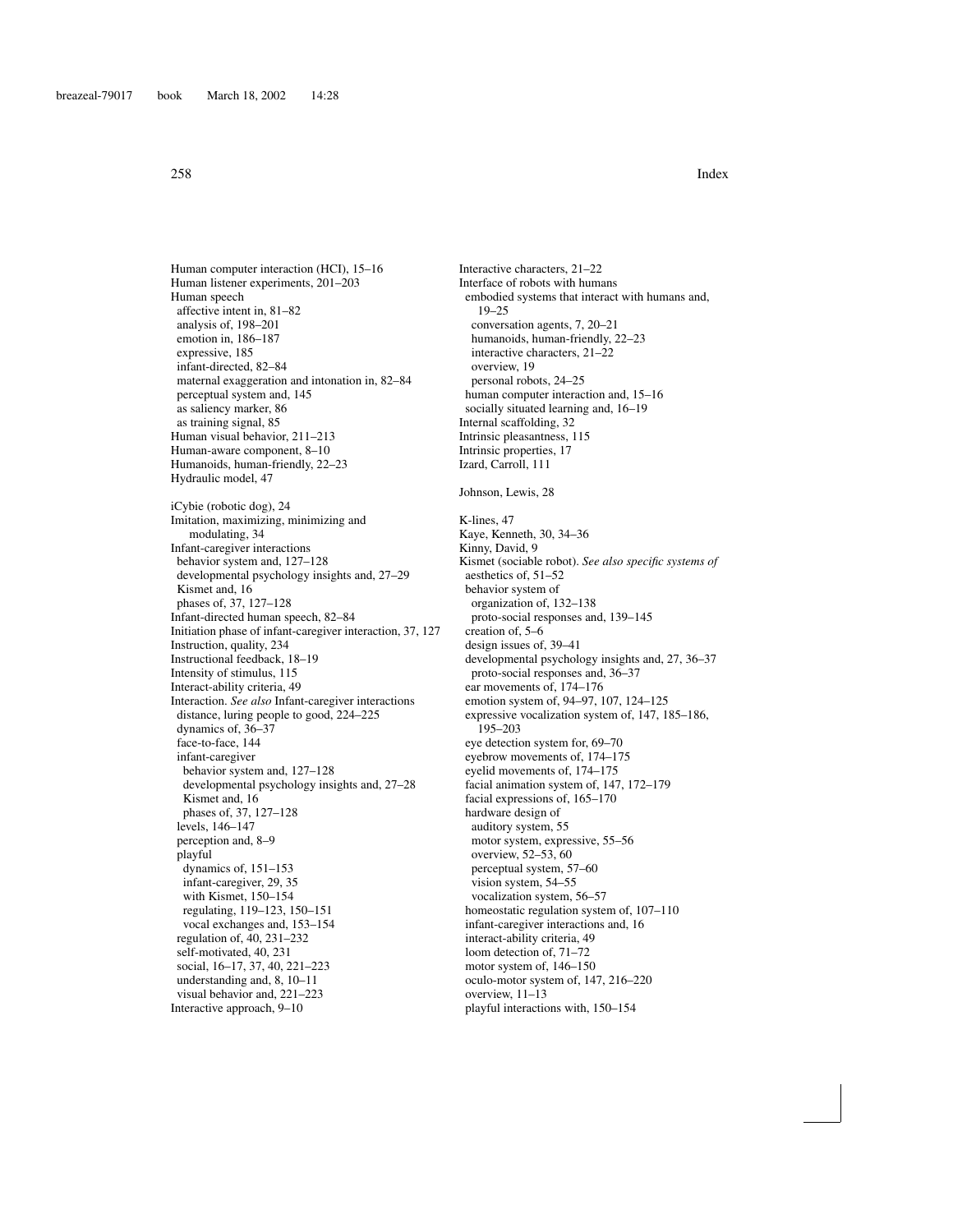proto-social responses of behavior system and, 139–145 developmental psychology insights and, 36–37 social intelligence components of, 6–11 being there, 7 being understood, 10–11 human-aware, 8–10 life-like quality, 7–8 socially situated learning, 11 somatic marker process of, 95–97 synthetic nervous system of, 42–43, 94–95 threat detection of, 72 vision of sociable robots and, 5–6 Klatt articulation synthesizer, 56 Knowing what actions to try, learning, 18 Knowing what matters, learning, 17, 233 Laryngealization parameter, 188, 193 Laryngealization setting, 193 Lax-breathiness setting, 193 Learning. *See also* Socially situated learning challenges of building sociable robots and, 16, 233–235 developmental psychology insights and social, 31–36 environment, 16–17 instructional feedback and, 18–19 knowing what actions to try and, 18 knowing what matters and, 17, 233 quality instruction and, 234 scaffolding for social, 31–36 structured, 234 Level of interest of behavior, 136 Levenson, Robert, 106 Levergood, Thomas, 204 Life-like quality component, 7–8, 235–236 Limited capacity stage, 62 Line drawings of facial expressions, 175–179 Lip synchronization design issues, 185–186 facial emphasis and, 161–163 improvements to, 209–210 real-time, 203–208 Loom detection, 71–72 Lorenz, Konrad, 45, 47–48, 129 Loudness parameter, 188, 193 Lt. Commander Data (android), 1 McFarland, David, 47–48 Madsen, Frank, 204 Maes, Pattie, 46 Mapping vocal affect parameters to synthesizer settings, 194–195 Massachusetts Institute of Technology. *See* MIT

Mastery/curiosity drive, 123

Media Lab (at MIT), 20–22, 236 Memory autobiographic, 10, 238 spreading activation and, 47 Memory mode, 204 Minsky, Marvin, 46–47 Mirroring affective, 101 facial expressions, 28 MIT (Massachusetts Institute of Technology) Artificial Intelligence Lab, 5, 23 Media Lab, 20–22, 236 Spoken Language Systems Group, 55, 59 Motherese, 29 Motion saliency feature maps, 64 Motivation system behavior system and, 130 emotion system and, 110–119 affective appraisal and, 115–116 components of emotion and, 112–114 emotion activation and, 117–118 emotion arbitration and, 96, 118–119 emotional elicitors and, 96, 116–117 in living systems, 105–107 overview, 110–111 releasers and, 94–95, 114–115 responses, 111–112 function of, 45 homeostatic regulation and, 105, 107–110 limitations and extensions, 123–125 in living systems, 105–107 overview, 105 playful interactions and, regulating, 119–123 term of, 105 Motor demon layer, 158–159 Motor primitives layer, 159–160 Motor server layer, 160–161 Motor skills mechanisms, 148–150 Motor skills system, 148 Motor system. *See also* Expressive vocal system; Facial animation system; Oculo-motor system behavior system and, 145–150 function of, 46 hardware design, expressive, 55–56 of Kismet, 146–150 overview of, 145–150 MOVAID system, 24 Mutual orientation phase of infant-caregiver interactions, 37, 127 My Real Baby (robotic doll), 3 Nagao, Katashi, 21 NASA (National Aeronautics and Space Administration), 23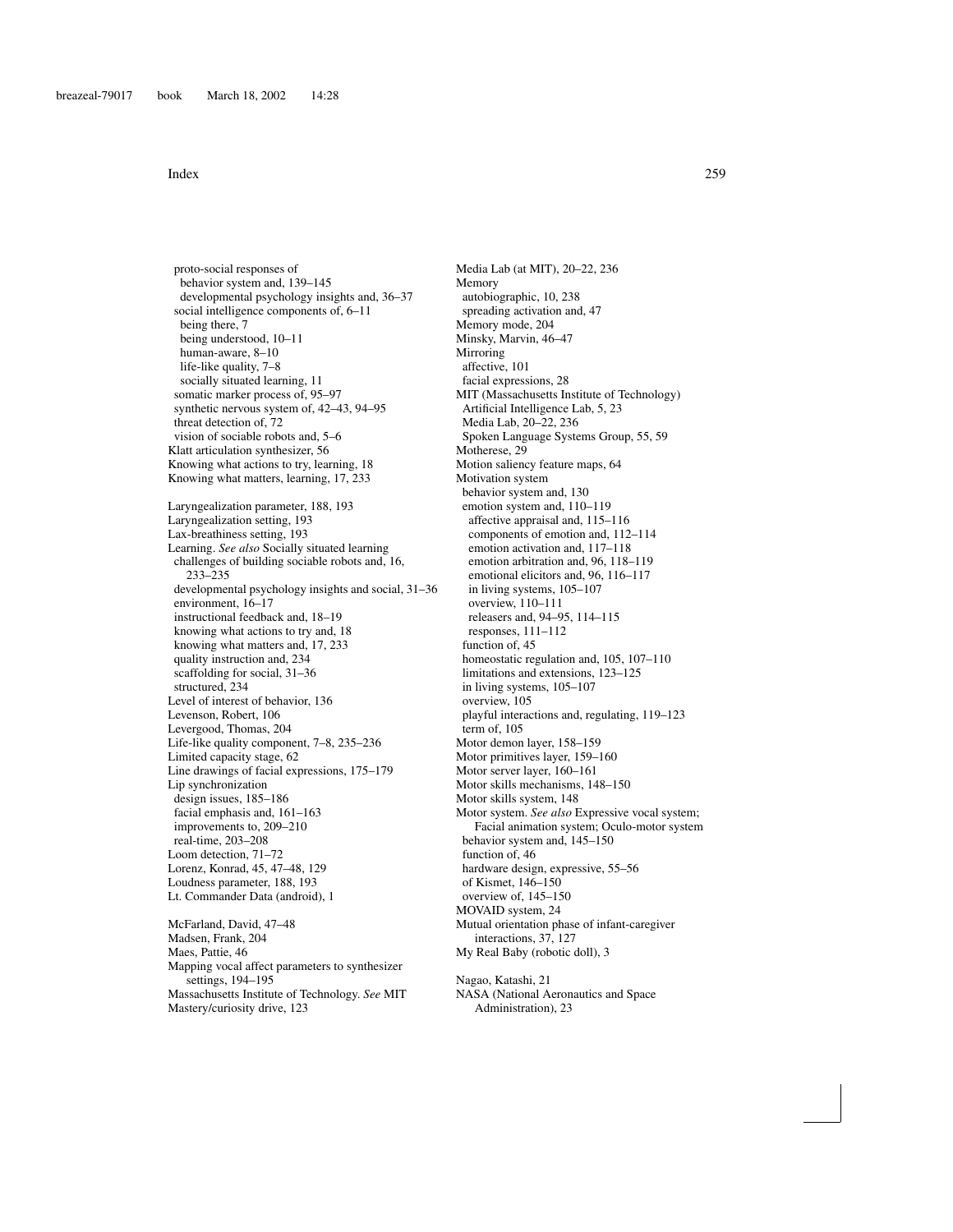Nass, Clifford, 15–16, 52 National Aeronautics and Space Administration (NASA), 23 Natural systems. *See* Ethology Negative emotions, 106. *See also specific types* Nelson, Katherine, 10 Network of units, 47 Neutral-speech releaser, 92, 114 Newson, John, 27–28, 30, 61

Oculo-motor system extensions, 226 eye movement and, 218–220 of Kismet, 147, 216–220 low-level visual perception and, 216 overview, 216 post-attentive processing and, 218 vision-motor system and, 216–220 visual attention and, 216–217 Opto-kinetic nystagmus (OKN), 213, 215 Overwhelmed regime, 109 Oz project, 22

P3 (adult-sized humanoid robot), 4, 23 Parentese, 29 Pause discontinuity parameter, 188, 193 Pauses parameter, 188 Peedy (animated parrot), 22 People-present releaser, 140 Pepperberg, Irene, 33 Perception audience, 52 high-level, 56–57 interaction and, 8–9 knowing what matters and, 17 low-level, 59–60 states, 115 Perceptual releasers, 129–130 Perceptual system behavior system and, 129–130 emotional releasers and, 115 function of, 45 hardware design and, 57–60 human speech and, 145 Personal agency/control space, 172 Personal recognition, challenge of, 237 Personal robots, 24–25 Personal space, establishing, 224 Personality, 124–125, 236 Personhood, challenge of creating, 240–241 Petz (animated pet on computer screen), 24–25 Physicality of sociable robots aesthetics, 51–52 appeal, 51

hardware design, 52–60 auditory system, 55 motor system, expressive, 55–56 overview, 52–53 perceptual system, 57–60 vision system, 54–55 vocalization system, 56–57 Picard, Rosalind, 124, 186 Pitch contour slope parameter, 188, 190 Pitch discontinuity parameter, 188, 193 Pitch parameters, 188, 190–192 Pitch range parameter, 188, 191 Pitch reference line parameter, 188, 191 Pitch variance, 93 Pitch-range setting, 191 Play behaviors, 143–145 Play-dialogue phase of infant-caregiver interactions, 37, 128 Playful interactions dynamics of, 151–153 infant-caregiver, 29, 35 with Kismet, 150–154 regulating, 119–123, 150–151 vocal exchanges and, 153–154 Pleasure-arousal space, 170–171 Pleasure-displeasure space, 171–172 Plutchik, Robert, 106, 111, 118 Positive emotions, 106. *See also specific types* Post-attentive processing eye detection, 69–70 loom detection, 71–72 oculo-motor system and, 218 overview, 69 proximity estimation, 71 threat detection, 72 Pre-attentive stage, 62 Precision, 193 Prespeech movements, 28 Primary prototype postures, 167–168 Primer (science fiction interactive book), 4 Primitive level of motor behavior, 146–147 Progress, recognizing, 233–234 Protective behaviors, 141–143 Protective responses, 36 Proto-dialogues, 29, 203, 231 Proto-language, 31 Proto-social responses of infants, 28 of Kismet behavior system and, 139–145 developmental psychology insights and, 36–37 scaffolding and, 32 Prototype postures, 167–168 Proximity estimation, 71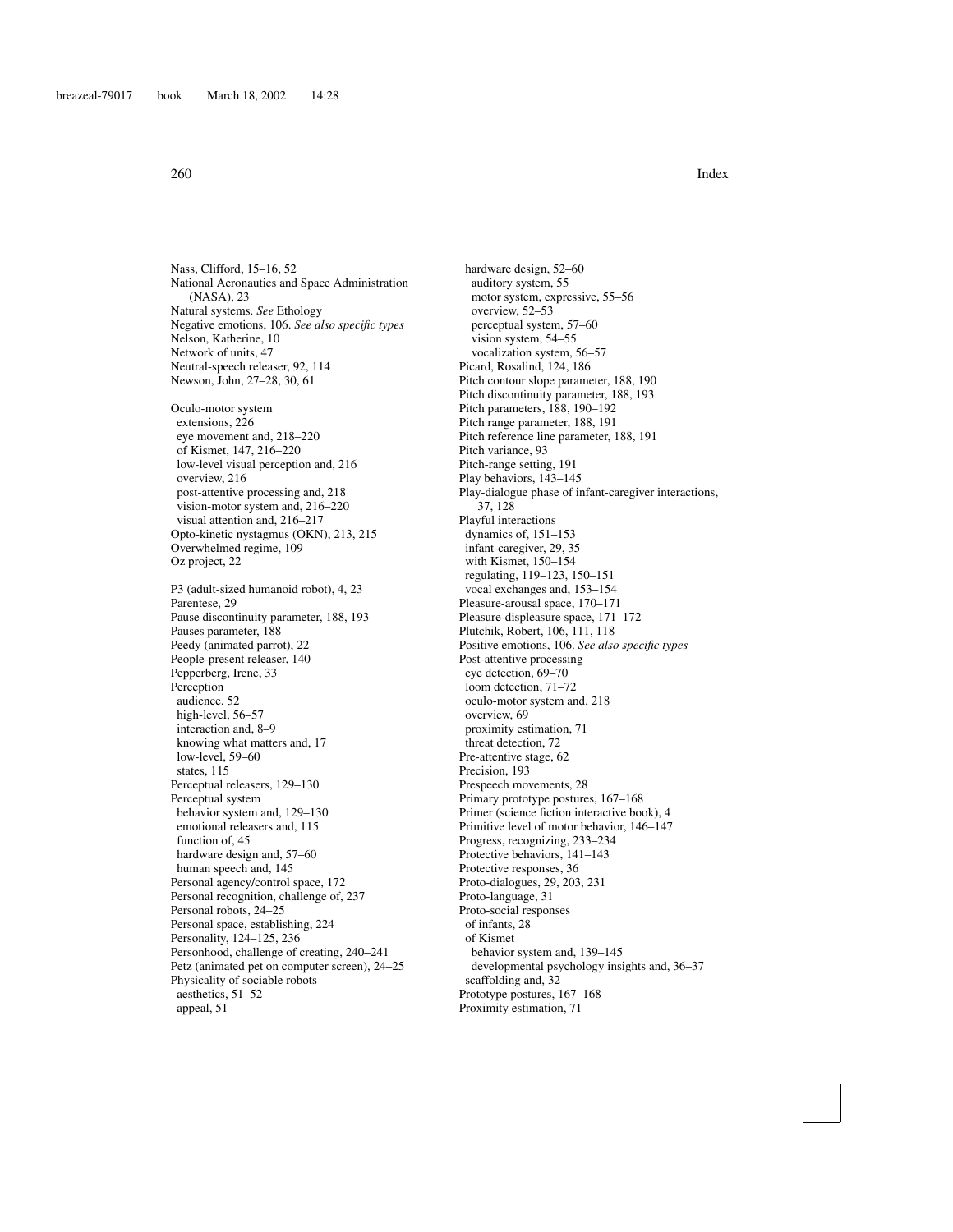QNX machines, 204–206 QNX real-time operating system, 55 Quickness setting, 193

R2-D2 (science fiction mechanical droid), 1, 4, 240 Rea (synthetic real-estate agent), 20, 236 Reacquire speaking turn, 145 Readability, 10, 21, 40, 45, 158, 232 Real-time performance, 39, 85, 230 Real-time response, 157 Realism, believability versus, 51–52 Reeves, Byron, 15–16, 52 Referencing, 33–34 Reflexes, 29 Regulation of interaction, 40, 231–232 Regulatory responses, 36 Reject behavior, 143 Releasers affective appraisal and, 116 approval-attention, 93, 114 behavioral, 45, 136–137 concept of, 45 emotional, 94–95, 114–115 goal, 136 neutral-speech, 92, 114 people-present, 140 perceptual, 129–130 process, 114–115 soothing-speech, 92, 114 specificity of, 137 threat-stimulus, 142 toy-present, 140 Relevance-detection system, 106 Relevance of stimulus, 115 Relinquish speaking turn, 144–145 Repetition, introducing, 34–35 Response-preparation system, 106 Responses, emotional, 111–112 Richness setting, 193 Robbie (science fiction robot), 1 Robita (upper-torso humanoid robot), 237 Robonaut (humanoid robot), 23 Russell, James, 113, 170–171 Saccades, 212

Sadness, 200–203 Satiate-fatigue behavior, 139–140 Satiate-social behavior, 139–140 Satiate-stimulation behavior, 139–140 Sato, Jun, 187 Scaffolding for social learning, 31–36 Scale factors (SF), 195 Scassellati, Brian, 9 Schaffer, Rudolph, 30

Schank, Roger, 9 Scherer, Klaus, 106–107, 130 Science University of Tokyo, 22–23 Scott, Heather, 171–172, 174 Searching behaviors, 140 Secondary emotions, 124 Seek-people behavior, 66, 72, 74, 140 Seek-toys behavior, 66, 72, 137–138, 140, 221 Self-motivated interaction, 40, 231 Self-stimulation drive, 123 SF (scale factors), 195 Shared reference, 33 Siegel, Daniel, 31, 238 Silas (animated dog), 21 Situatedness of robot, 7 Skill, term of, 148–149 Skills level of motor behavior, 146–147 Skin tone feature maps, 64–67 SM (somatic marker) process, 95–97, 115 Smith, Craig, 113, 171–172, 174 Smooth pursuit vision, 213 Smoothness setting, 193 SNS. *See* Synthetic nervous system Social amplification, 222–225 Social constraints on animate vision. *See* Visual-motor system Social cues, 40, 143, 232 Social drive, 72, 109, 136, 140 Social environment, 39 Social expectations, establishing appropriate, 39–40, 230–231 Social intelligence components. *See also specific sociable robots* being there, 7 being understood, 10–11, 239–240 human aware, 8–10 life-like quality, 7–8, 235–236 socially situated learning, 11 Social interaction, 16–17, 37, 40, 221–223 Social interaction hypothesis, 238 Social level of motor behavior, 146–147 Social referencing, 33–34 Social responsiveness, improving, 226–227 Socially situated learning challenges of, 233–235, 239 as component of social intelligence and, 11 infrastructure for, 233–235 interface of robots with humans and, 16–19 strategy, 11 Socio-emotional context of affective intent, 97 Somatic Marker Hypothesis, 95 Somatic marker (SM) process, 95–97, 115 Soothing-speech releaser, 92, 114 Speaker-dependent vocalization systems, 86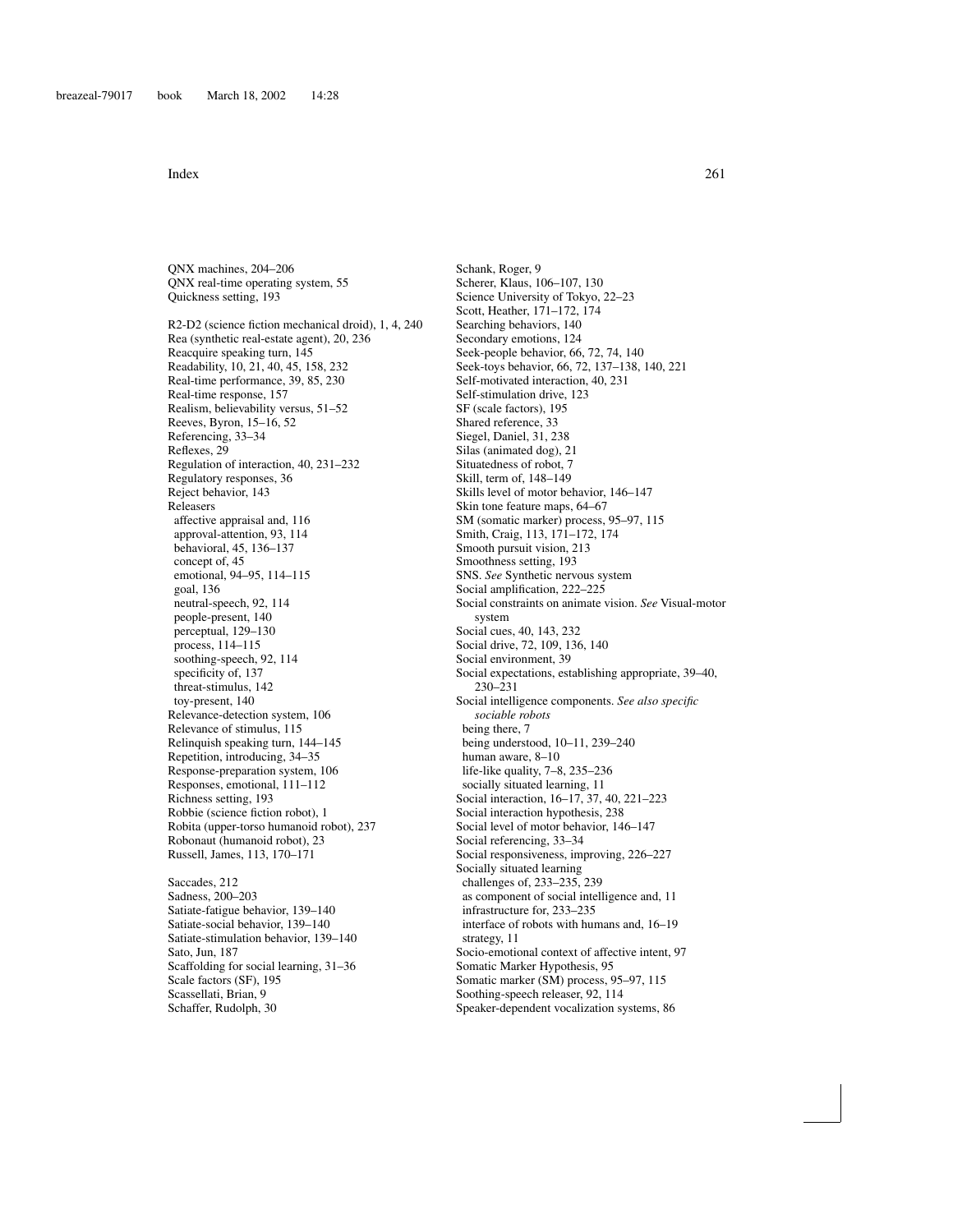Speaker-independent vocalization systems, 86 Speech rate parameter, 188, 192 Speech. *See* Human speech; Vocalization system Spoken Language Systems Group (at MIT), 55, 59 Spreading activation, 47 Stance tag, 96 *Star Trek* (television series), 1, 240 *Star Wars* (film), 1, 240 Stephenson, Neal, 4 Stern, Daniel, 34 Steve (tutoring system), 20 Stimulation drive, 72, 109, 123–124, 140, 145 Stimulus-driven contributions, 63–65, 78 Story-based approach, 9 Stress frequency parameter, 188, 192 Stress-rise setting, 190, 193 Subsystem of networks, 47 Success, recognizing, 234 Suckling behavior, 28 Surprise, 201–203 *Swamped,* (interactive character), 22 Synchrony, 157 Synthetic character systems, 21–22 Synthetic Characters Group, 22 Synthetic nervous system (SNS) framework for, 43–46 of Kismet, 42–43, 94–95 mechanics of, 46–48 term of, 39 Takeuchi, Akikazu, 21 Task-based influences, 65–67 Technology, robotic, 2–4 Temporal dynamics, 137–138 Theory of mind, 8–9, 237 Threat detection, 72 Threat-stimulus releaser, 142 Timing parameters, 188, 192 Timing of responses, 35 Tinbergen, Nikolaas, 45, 129, 131, 134 Top-down contributions, 65–67 Tour guides, robotic, 3–4 Toy-present releaser, 140 Trevarthen, Colwyn, 28, 30 Triesman, Ann, 63, 78 Tronick, Edward, 28–29, 31–32, 37, 127 Turn-taking phases, 144–145 Tyrrell, Toby, 132 Under-stimulated regime, 109 Understanding

challenge of creating, 239–240 interaction and, 8, 10–11 University of Southern California (USC), 20 Utterances. *See also* Expressive vocalization system extensions to, 209 generating, 195–198, 209 producing novel, 185 Valence tag, 96 Value-based system, 48 Vanderbilt University, 24 VAP (vocal affect parameters), 187–189, 194–195 Variation, introducing, 34–35 Vergence movements, 212 Versatility, expressive, 158 Vestibulo-ocular reflex (VOR), 213, 215, 226 Vision of sociable robots applications of robots and, 1–4 Kismet and, 5–6 science fiction and, 1 social intelligence components and, 6–11 being there, 7 being understood, 10–11 human-aware, 8–10 life-like quality, 7–8 socially situated learning, 11 Vision system design issues, 61–69 attention activation map, 67–68 bottom-up contributions, 63–65 eye movement, 68 habituation effects, 68–69 overview, 61–63 top-down contributions, 65–67 evaluation criteria, 72–77 gain adjustment on looking preference, 74 gain adjustment on saliency, 72–74 overview, 72 socially manipulating attention, 74–77 function of, 61, 79–80 hardware design, 54–55 limitations and extensions, 77–78 low-level perception and, 59 overview, 61 post-attentive processing and, 69–72 eye detection, 69–70 loom detection, 71–72 overview, 69 proximity estimation, 71 threat detection, 72 Visual attention, 215–217 Visual behavior, 211–213, 220–223 Visual morphology, similar, 214–215 Visual motor skills, 220 Visual perception low-level, 216 similar, 215